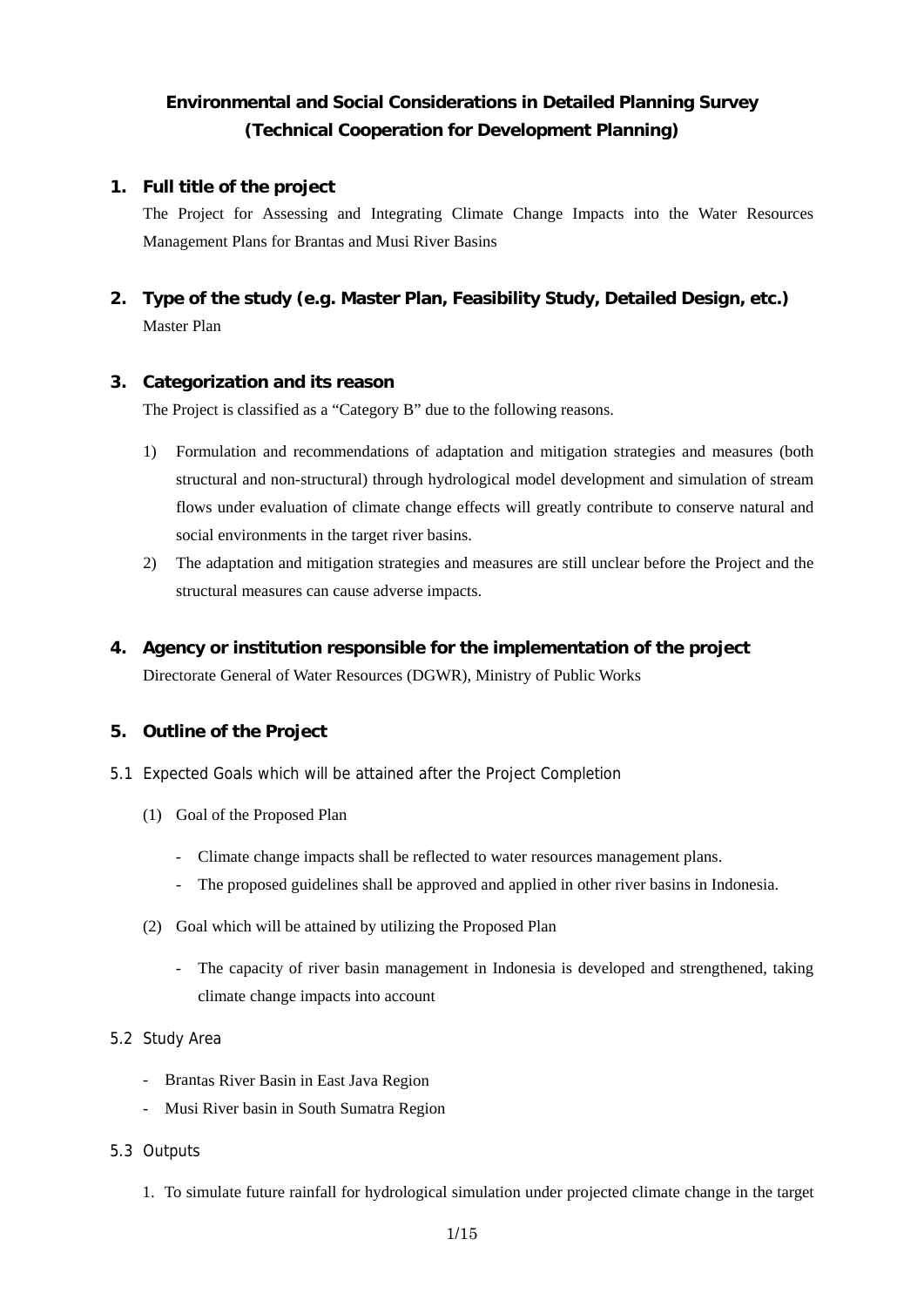river basins

- 2. To assess water resources vulnerability and resilience under the climate change particularly in terms of flood and drought in the target basins (effect of mitigation in terms of CO2 reduction from peat lands also to be examined)
- 3. To formulate recommendations for reflecting climate change impacts on water resources management plans (POLA and RENCANA)
- 4. To prepare guidelines to be applicable to water resources management plans in other river basins in Indonesia taking climate change issues into account
- 5. To strengthen the capability of Ministry of Public Works to formulate water resources management plans with strategies for climate change (investigation of a planning theory through the discussions, training for climate change prediction and water resources management plan, preparation of training module and materials.)

### 5.4 Activities

For the Output 1:

- 1. Collection of natural condition data including rainfall and air temperature (additional field observation in case existing data are insufficient).
- 2. Collection of climate prediction simulation results (outputs of selected General Circulation Models (GCMs)).
- 3. Evaluation of climate change effects in the target river basins in 2050.
	- Evaluation of the validity of the simulations of the current status by comparing statistical values produced by GCMs with actually observed data.
	- Examination of future trends in climate change using the simulation results of the GCMs.
	- Bias-correction of the GCM outputs.
	- Climate change impact assessment by merging the climate change trend with the bias corrections.
- 4. Hydrological model development expressing climate change impacts properly and river runoff simulation.
- 5. Simulation of stream flows under the effects of climate change at some representative computation points until 2050.

For the Output 2:

- 1. Collection and review of data with regard to water resources management such as water related structures, current water use and water demand projection.
- 2. Water balance analysis, flood analysis and inundation analysis.
- 3. Evaluation of flood and drought safety levels under the future climate conditions.
- 4. Assessment of overall water resources vulnerability and resilience under the future climate conditions.

For the Output 3: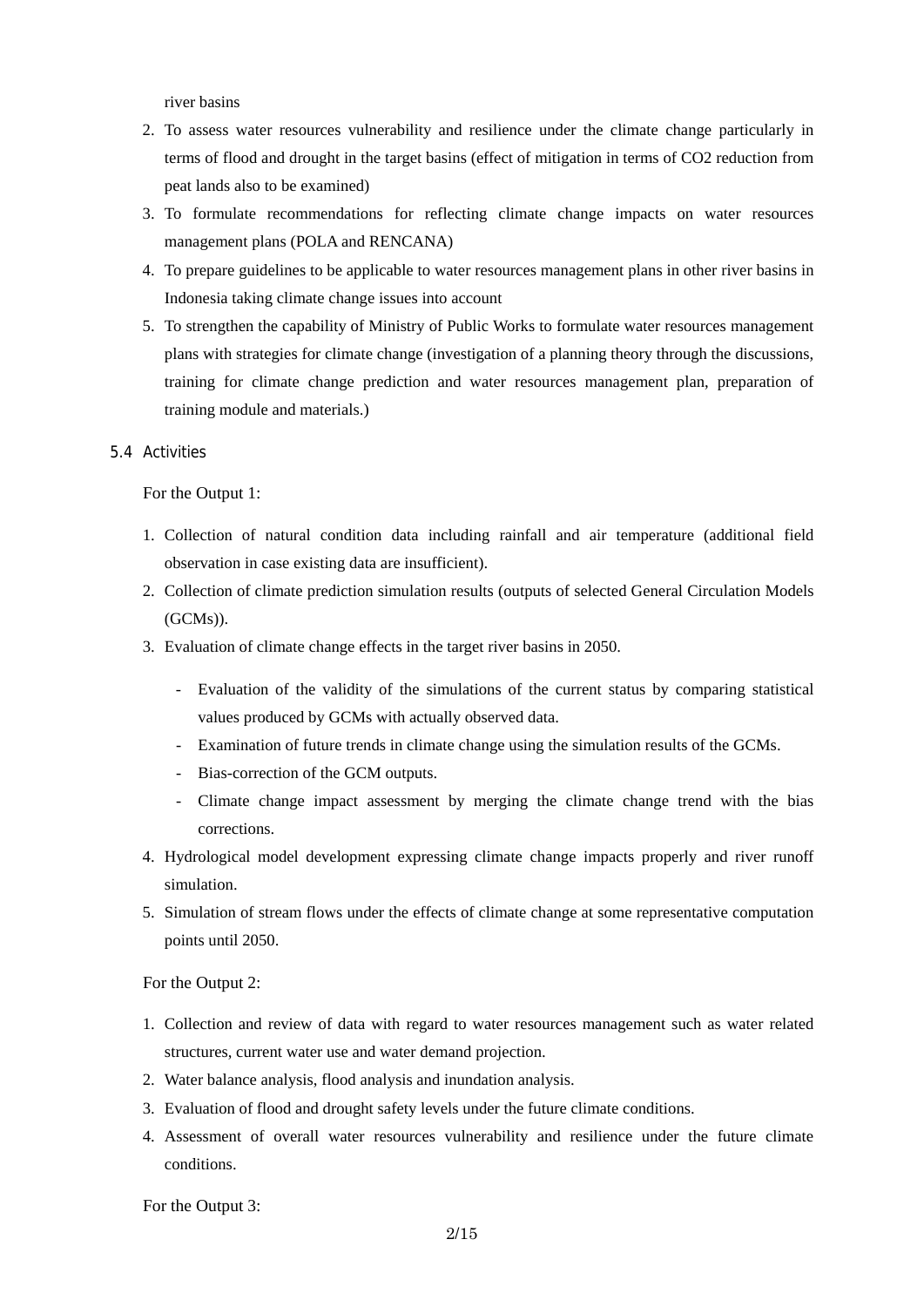- 1. Investigation of a planning theory for integration of climate change effect to water resources management plans through the discussions.
- 2. Implementation of strategic environmental assessment (SEA).
- 3. Recommendations for optimizing the operations of existing water storage facilities to mitigate climate change impacts on flood and drought.
- 4. Identification and evaluation of other adaptation and mitigation measures (both structural and non-structural).
- 5. Formulation of adaptation and mitigation strategies with priority actions, cost estimation and implementation schedules.
- 6. Recommendation of the adaptation and mitigation strategies to be incorporated into POLA and RENCANA.

For the Output 4:

- 1. Identification of important aspects related to climate change to be considered in the planning of water resources management, reviewing the whole process from the evaluation of climate change effects to the formulation of adaptation and mitigation strategies in the Project.
- 2. Incorporation of the identified aspects into the guidelines for elaboration of POLA and RENCANA.

For the Output 5:

- 1. On-the-job training of Indonesian counterpart personnel for activities related to Output 1 to 4
- 2. Discussion with the Indonesian counterparts about a planning theory for integration of climate change effect, and investigation for reflection to policies
- 3. Training in Japan related to climate change prediction and water resources management plan.
- 4. Preparation of training module and materials.
- 5. Dissemination seminars for related Indonesian institutions, development partners and the persons concerned.

\* Above activities will be carried out jointly by JICA experts and Indonesian counterpart personnel with support from related institutions of the both countries.

### **6. Description of the project site**

#### 6.1 Brantas River Basin

Brantas River Basin is highly populated area where there are many cities including Surabaya which is located at the mouth of Brantas River with about 2.8 million populations. Many dams are constructed in the Brantas River to manage river water flow and quantity especially for economic uses. The river basin has been prosperous in agriculture by using the river water. Specific physical feature is that there are four volcanoes in Malang District and three of them are active ones. Regarding forest reserves, four types such as National Park, Protected Forest, Forest Park and Production Forest are located in the river basin and Bromo Tengger Semeru National Park is in Malang District. Major industrial sector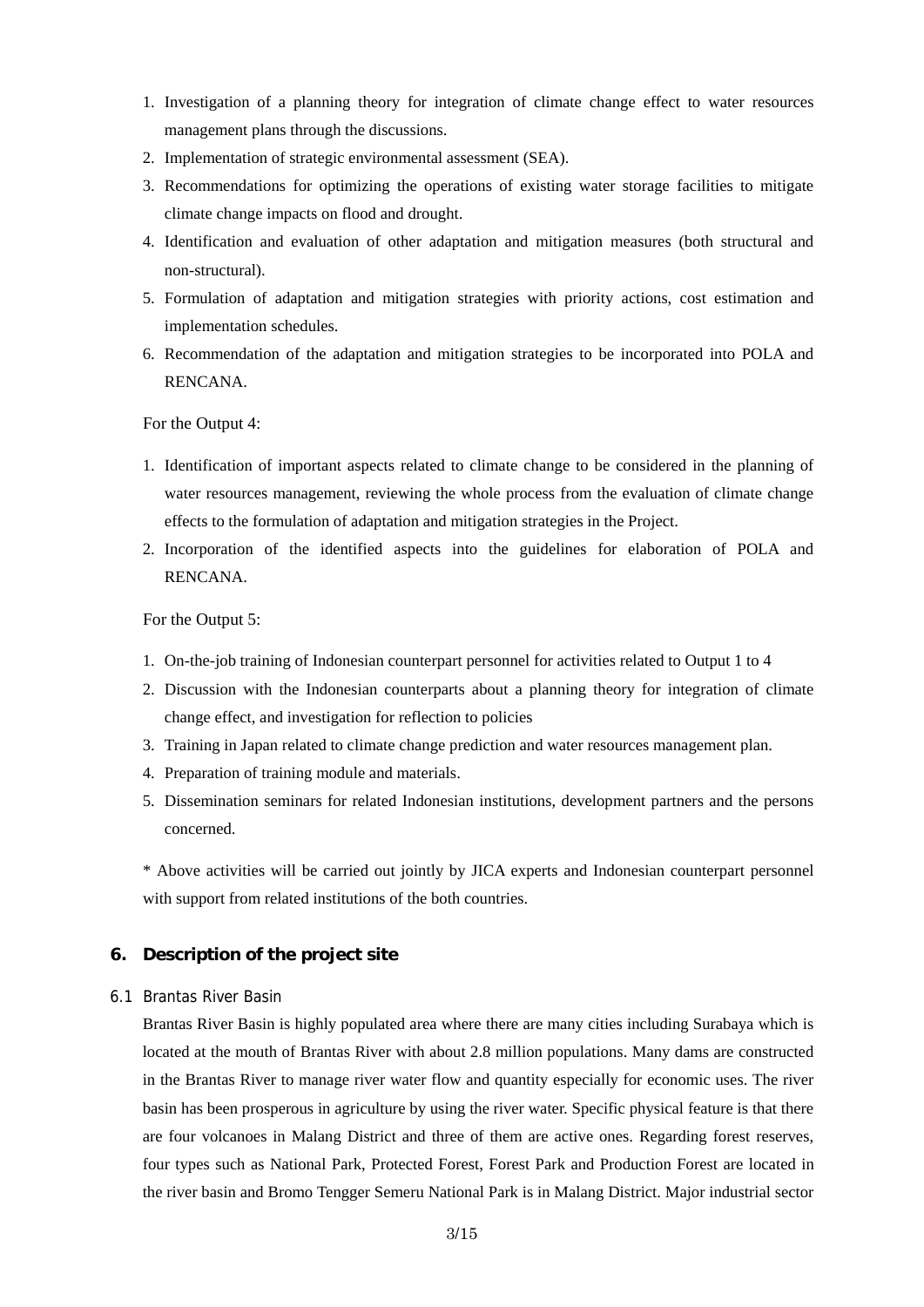is service sector (commerce/hotel/restaurant) followed by manufacturing sector and agricultural sector as key industries in East Java Province.



Figure 1 Location of the Project Sites: Brantas River Basin

### 6.2 Musi River Basin

Palembang, the most populated city with 1.5 million populations, is located at 100km from the mouth of Musi River and there are no other large cities in the Musi River Basin. Palembang has a river port and many factories are located nearby the port. The Musi River has an important role of water transportation upcountry not only for freight transport but also passengers of local people which live in downstream basin.

Mountains are located from the west to the south-west at the upstream of river basin on the border of Bengkulu Province and most area is occupied by the central and coastal plains. Peatland where there are concerns of  $CO<sub>2</sub>$  emission lies over lowland swamp of the coastal plain and most area are cultivated for rice fields. The central plain is used for irrigated paddy, rain-fed cultivation, rubber and palm oil plantations. Major industrial sector is manufacturing sector including oil/gas productions followed by mining, agricultural and service sectors as key industries in South Sumatra Province.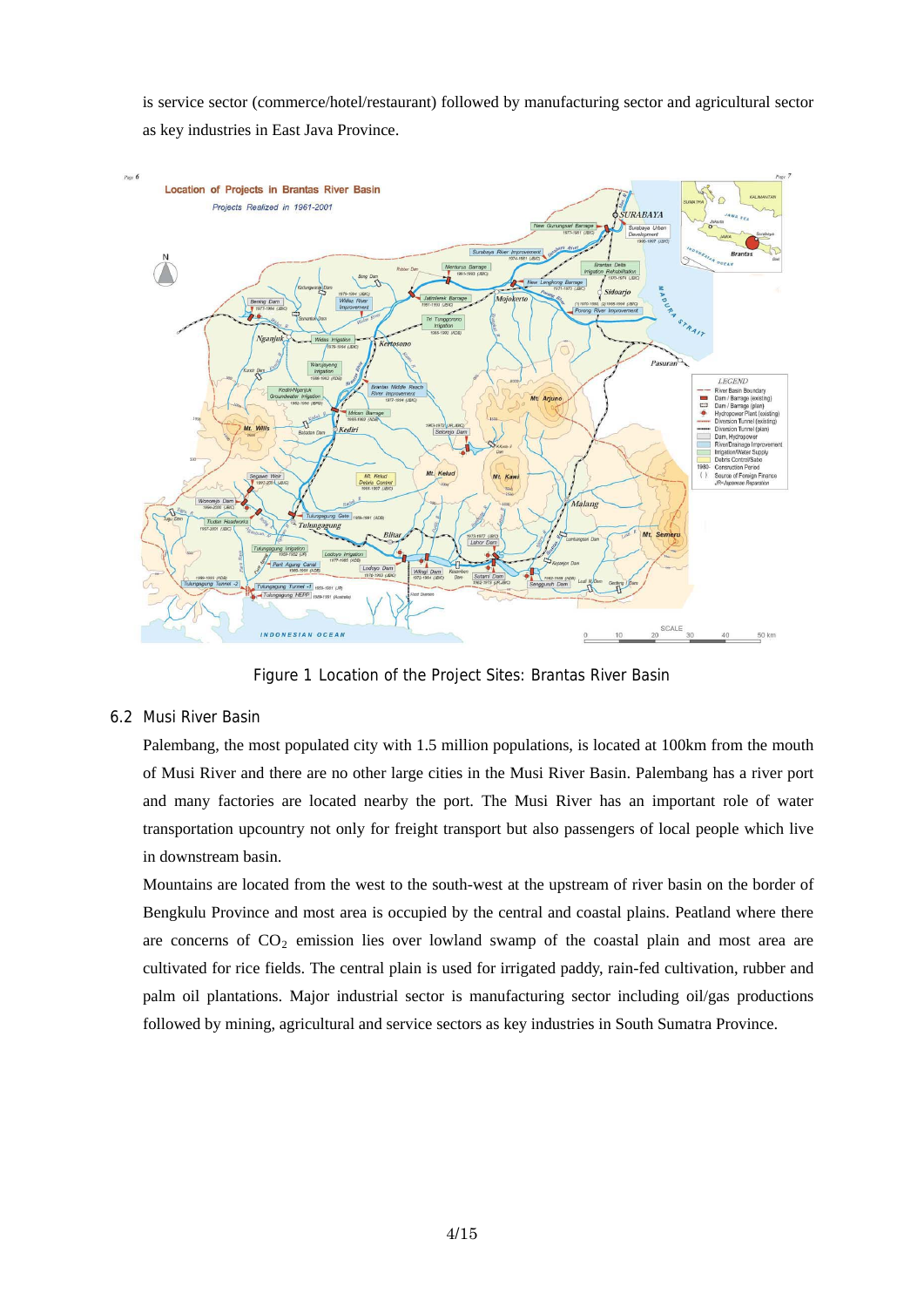

Figure 2 Location of the Project Sites: Musi River Basin

### **7. Legal Framework of Environmental and Social Considerations**

### 7.1 Legislations for EIA

"Law for Basic Provision for Environment, No.4, 1982" was legislated for the first environmental organic law in Indonesia and it was revised as "Law for Environmental Management, No.23" consists of 52 articles in 1997. The law states importance of sustainable environment with waste management, environmental assessment and hazardous substance management. It also stipulates to give permission by implementation of environmental impact assessment for a project which severely and seriously affect on environment.

Meanwhile, "Government Regulation for EIA, No.51, 1993" requires reports of environmental impact assessment (ANDAL) with environmental management and monitoring plans (RKL/RPL) in EIA, environmental impact assessment (AMDAL), to manage development projects from environmental perspective.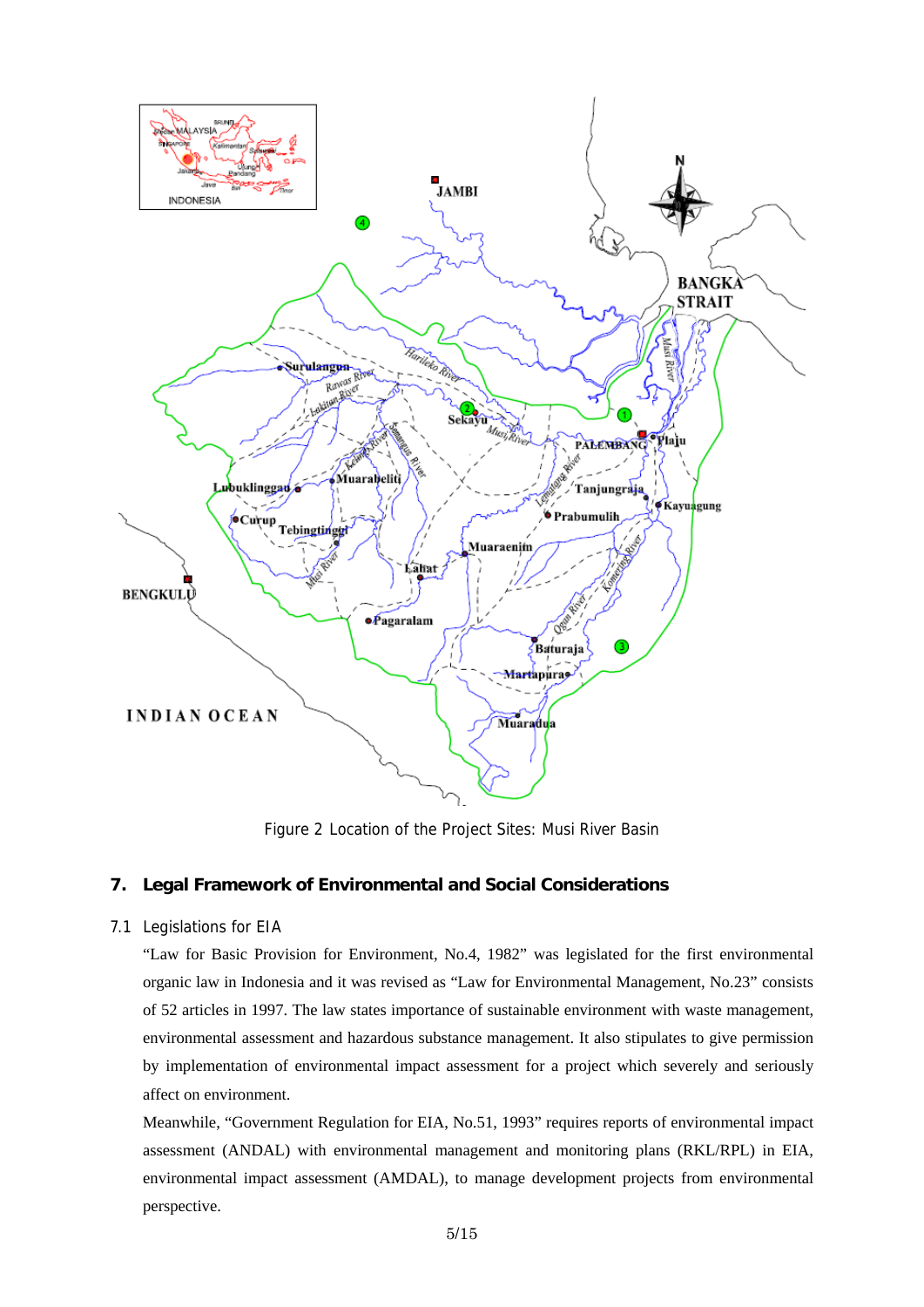Furthermore, "Law for Environmental Protection and Management, No.32" was stipulated in 2009, which is the organic law on environmental conservation in Indonesia. In the law, Kajian Lingkungan Hidup Strategis, KLHS (SEA), is legislated and required for studies at master plan level. Major legislations relating to environmental and social considerations in Indonesia are as follows.

- Government Regulation No. 51, 1993
- Law for Environmental Management, No.23, 1997
- Government Regulation No.27, 1999 on Analysis of Environmental Impacts
- Government Regulation No. 41, 1999 on Air Pollution Control
- Ministry of Environment Decree No.2, 2000 on Guidance on the Evaluation of the EIA (AMDAL) Document
- Decree of Head of BAPEDAL No.8, 2000 on Public Involvement and Information Disclosure in EIA Process
- Decree of Head of BAPEDAL No.9, 2000 on Guideline for Preparation of EIA Study
- Ministry of Environment Decree No.86, 2002 on Regulation on UKL and UPL
- Decree of the Ministry of Environment No.11, 2006 on Type of Business Plan and/or Activity Requiring EIA
- Decree of the Ministry of Environment No.5, 2008 on Works of EIA Appraisal Commission
- Decree of the Ministry of Environment No.6, 2008 on License of EIA Appraisal Commission
- Decree of the Ministry of Environment No.8, 2008 on Guidelines for EIA
- Law No.32, 2009 concerning Environmental Protection and Management
- Decree of the Ministry of Environment No.27, 2009 on Guidelines for Implementation of Strategic Environmental Assessment
- Government Regulation No.10, 2010 on Procedures for Change to the Use and Function of Forest Areas
- Government Regulation No.15, 2010 on Spatial Arrangement
- Decree of the Ministry of Environment No.9, 2011 on General Guidelines for Strategic Environmental Assessment (revised version of No.27, 2009)
- Government Regulation No.27, 2012 on Environmental Permit

#### 7.2 Strategic Environmental Assessment (SEA): KLHS

In the above mentioned laws, the followings are relevant to KLHS (SEA) as of August 2012.

- Law No.32, 2009 on Environmental Protection and Management
- Decree of the Ministry of Environment No.27, 2009 on Guidelines for Implementation of Strategic Environmental Assessment
- Government Regulation No.10, 2010 on Procedures for Change to the Use and Function of Forest Areas
- Government Regulation No.15, 2010 on Spatial Arrangement
- Decree of the Ministry of Environment No.9, 2011 on General Guidelines for Strategic Environmental Assessment

"Decree of the Ministry of Environment No.27, 2009 on Guidelines for Implementation of Strategic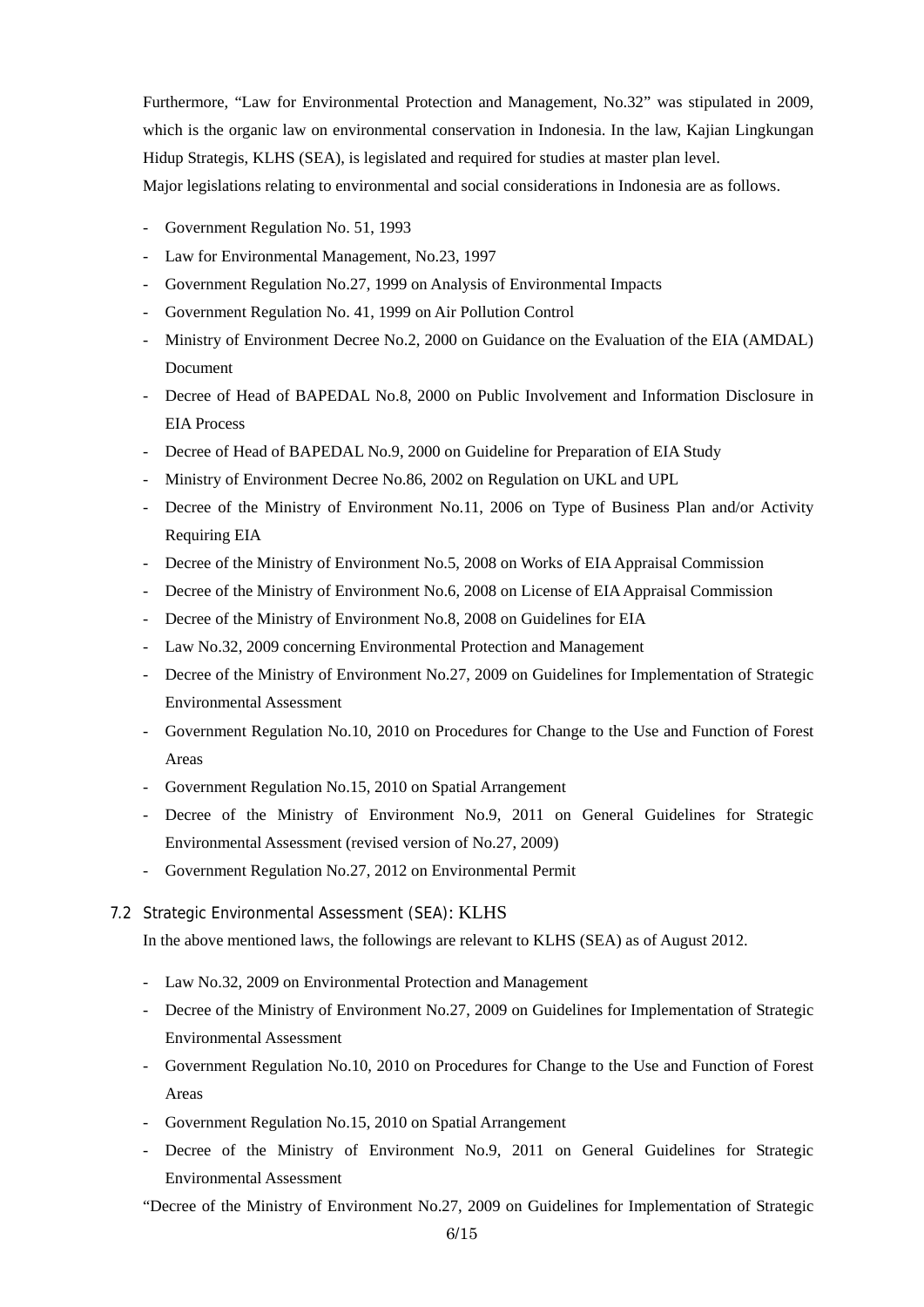Environmental Assessment" defines that KLHS (SEA) is for the environmental assessment at levels of policy, plan and program while AMDAL (EIA) is required at project level as shown in Figure 3. However, the guideline of KLHS (SEA) in the decree describes only basic matters and it will be revised and legislated again. Therefore, the decree explains that appropriate approaches and methods of KLHS (SEA) can be decided according to purposes and policies of plans.

JICA GUIDELINES FOR ENVIRONMENTAL AND SOCIAL CONSIDERATIONS April 2010 (hereinafter referred to as "JICA Guideline") also defines that a "strategic environmental assessment" is an assessment that is implemented at the policy, planning, and program levels, but not a project-level EIA.



Figure 3 Type of Environmental Assessment by Level of Plan/Project

long/medium term development plans of nation, province, district and city, and b) policy/plan/program Later, KLHA (SEA) is legislated in "Law No.32, 2009 concerning Environmental Protection and Management". However, in the Law No.32, KLHS (SEA) is required for a) spatial plans (RTRW) and which potentially cause adverse impacts or risks on environment.

Participatory. Besides, implementation methods are discussed among parties and integrated approach and transparency are confirmed. "Decree of the Ministry of Environment No.27, 2009 on Guidelines for Implementation of Strategic Environmental Assessment" was revised as "Decree of the Ministry of Environment No.9, 2011 on General Guidelines for Strategic Environmental Assessment". Six principles are stated for KLHS (SEA) as 1) Self-Assessment, 2) Improvement of Policies, Plans, and / or Program, 3) Capacity Building and Social Learning, 4) Influences on Decision Making, 5) Accountability and 6)

#### **8. Provisional Scoping**

#### 8.1 Screening

As the Project is not at project level but a master plan level assessing and integrating climate change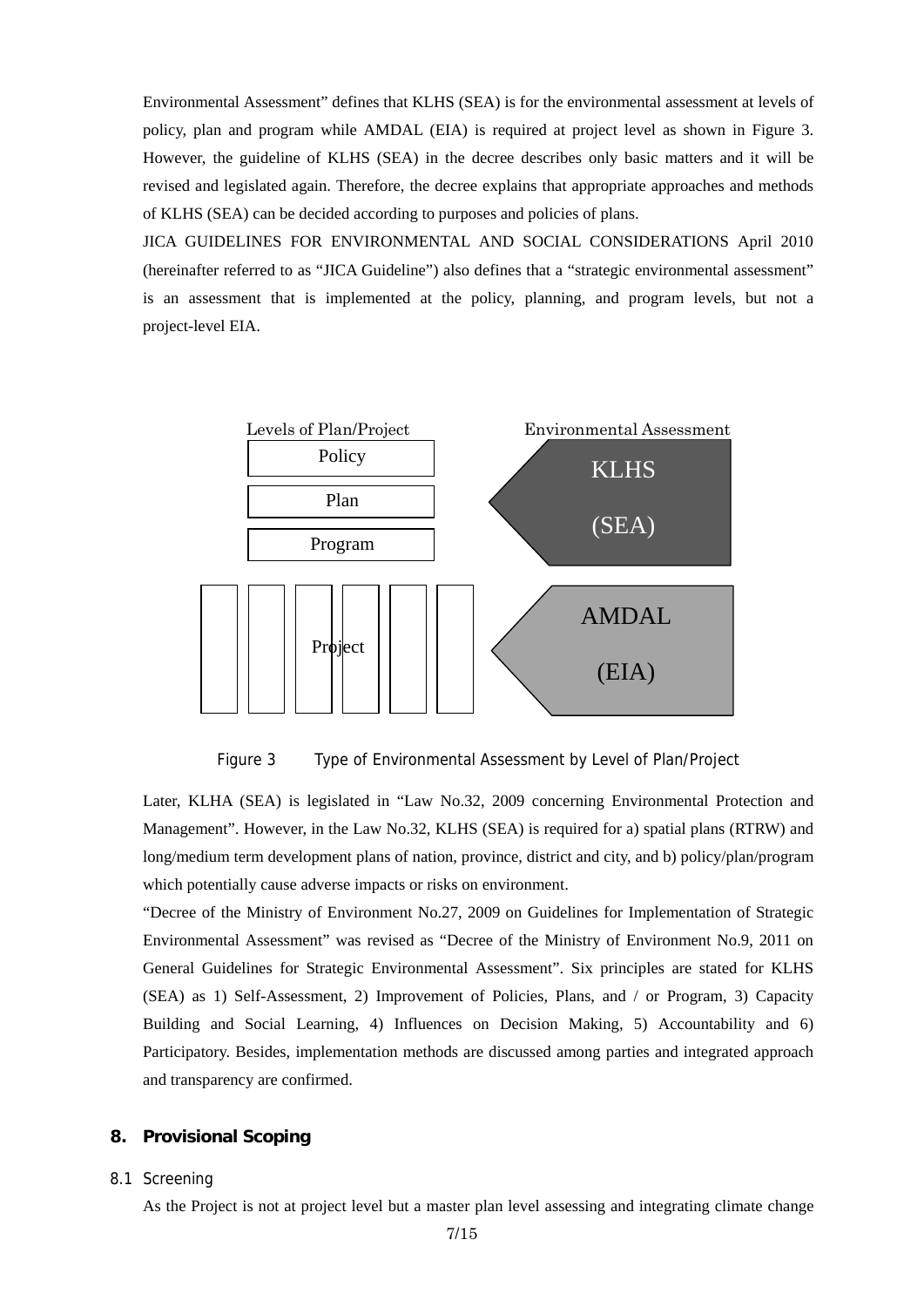impacts into the water resources management plans for Brantas and Musi River Basins, AMDAL (EIA) is not required for the Project. KLHS (SEA) is appropriate according to the Law No.32, 2009 and the MOE also suggested reasonability to implement KLHS (SEA) for the Project especially in KLHS (SEA) is the appropriate study for environmental and social considerations in the Project. authorization although no legal procedures like AMDAL (EIA) were established yet at August 2012. JICA Guideline also describes that "JICA applies a Strategic Environmental Assessment (SEA) when conducting Master Plan Studies etc., and encourages project proponents etc. to ensure environmental and social considerations from an early stage to a monitoring stage" as the measures for environmental and social considerations must be implemented from an early stage to a monitoring stage. Therefore,

#### 8.2 Provisional Scoping

sections of local governments, BAPPEDA and spatial planning sections were also used for the In two project sites, Brantas River Basin has  $11,800 \text{km}^2$  area and is the second largest river in Jawa Island, in the meantime, Musi River has 640 km long and the area is about 60 thousands  $km^2$ , which is five times as much as area of Brantas River Basin. As these huge project sites are located in the islands of Jawa and Sumatra, the detailed planning survey of environmental and social considerations was limited in time schedule. Therefore, the results of interviews of MOE, BLH, agricultural and forest provisional scoping. They mostly expected positive impacts from the Project.

sources of impacts and the likely impacts were mostly evaluated at "B" or " $C$ " as the results of provisional scoping. As one of outputs, the recommendations which include the adaptation and mitigation strategies and measures for reflecting climate change impacts on water resources management plans (POLA and RENCANA) will be the subjects for environmental and social considerations. However, in the huge scale of the target river basins, the adaptation and mitigation strategies and measures are assumed in many different ways as creating alert system, evacuation system, water use system, land use management or structure constructions, consequently it is still unclearly understood in locations and scales and on the impacts from them. Therefore, the structural measures were assumed for the major

|                        | No. | <b>Likely Impacts</b>                                          | Evaluation | Description of Impacts                                                                                                                                                                                                                                                                                                                                                                                  |
|------------------------|-----|----------------------------------------------------------------|------------|---------------------------------------------------------------------------------------------------------------------------------------------------------------------------------------------------------------------------------------------------------------------------------------------------------------------------------------------------------------------------------------------------------|
| Environment:<br>Social |     | Involuntary<br>Resettlement                                    | $C$ -      | In case that improvement of the existing dams or new developments<br>of dams will be proposed to increase reservoir capacity, involuntary<br>resettlement could occur in some locations but it is still unclear.                                                                                                                                                                                        |
|                        |     | Local economy<br>such as<br>employment and<br>livelihood, etc. | $B+/$      | In case that improvement of the existing dams or new developments<br>of dams will be proposed to increase reservoir capacity, livelihood<br>could be affected in some locations but it is still unclear.<br>However, the construction works can offer local people job<br>opportunities and stable water supply by well-managed water<br>resources can contribute development of overall local economy. |
|                        | 3   | Land use and<br>utilization of local<br>resources              | $B+$       | If land use plan and adaptation strategies and measures for climate<br>change impacts are proposed in water resource management plans,<br>local resources can be effectively used.                                                                                                                                                                                                                      |

Table 2 Results of provisional Scoping for Brantas River Basin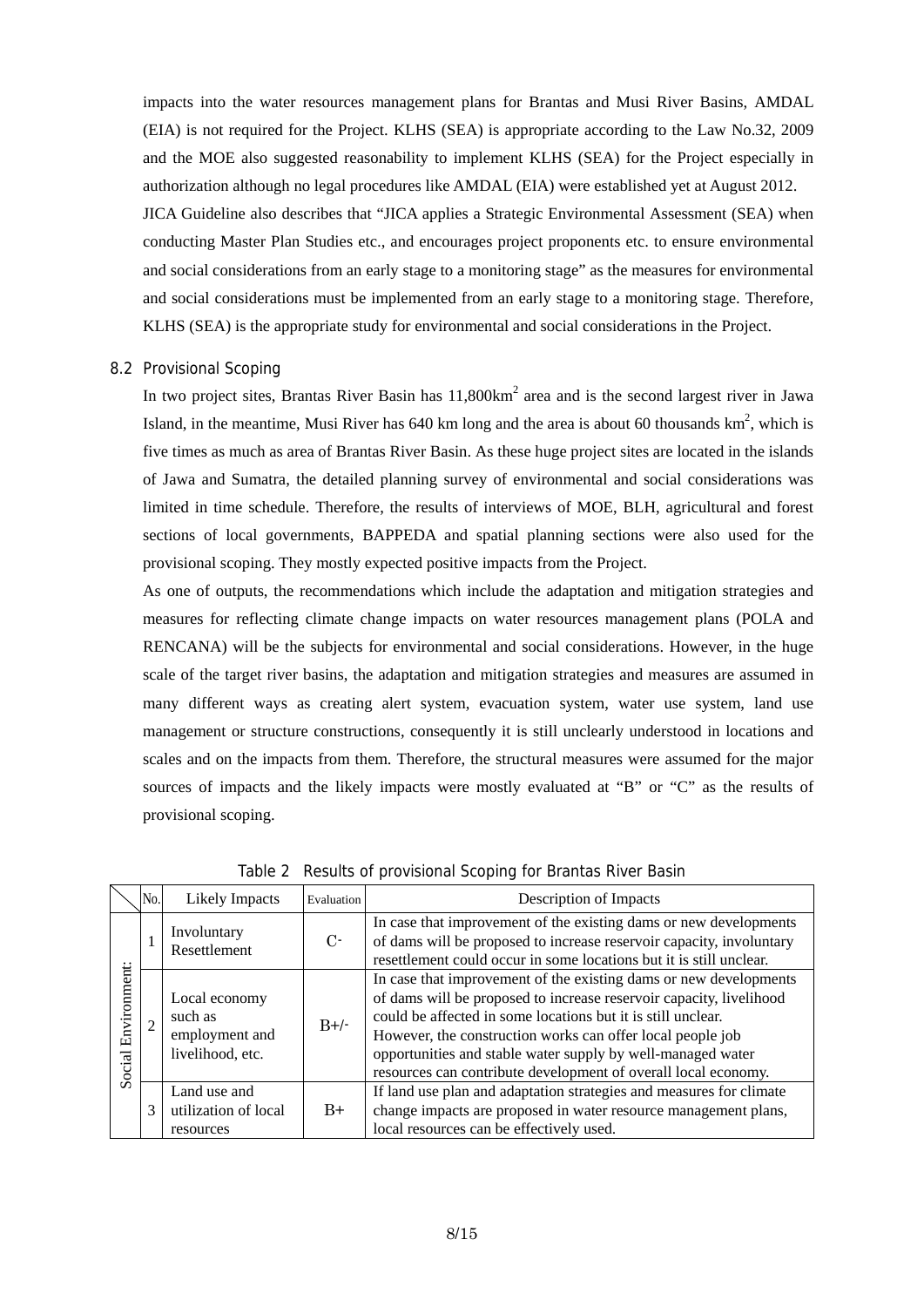|                     | No.            | <b>Likely Impacts</b>                                                                                | Evaluation    | Description of Impacts                                                                                                                                                                                                                                                                                                                                                                                      |
|---------------------|----------------|------------------------------------------------------------------------------------------------------|---------------|-------------------------------------------------------------------------------------------------------------------------------------------------------------------------------------------------------------------------------------------------------------------------------------------------------------------------------------------------------------------------------------------------------------|
|                     | 4              | Social institutions<br>such as social<br>infrastructure and<br>local decision<br>making institutions | $C+$          | Local farmer's groups manage irrigation water in the basin. If the<br>adaptation strategies and measures for climate change impacts are<br>proposed at this local level, they can effectively use irrigation water<br>but it is still unclear.                                                                                                                                                              |
|                     | 5              | Existing social<br>infrastructures and<br>services                                                   | $\mathrm{B}+$ | In case that flood prevention measures are proposed for the<br>adaptation strategies and measures for climate change impacts, the<br>existing social infrastructures and services can be protected from<br>damages from flood.                                                                                                                                                                              |
|                     | 6              | The poor,<br>indigenous and<br>ethnic people                                                         | $C+/-$        | Indigenous people, named Tengger, live in Bromo Tengger Semeru<br>National Park (nearby Semeru Mountain at the southeast of Brantas<br>River Basin). If the adaptation strategies and measures for climate<br>change impacts are proposed in this area, they can enjoy protections<br>from climate change impacts or be affected in their livelihood by<br>structure construction.                          |
|                     | $\overline{7}$ | Misdistribution of<br>benefit and damage                                                             | $\mathbf D$   | No adverse impact is expected on misdistribution of benefit and<br>damage because local stakeholders will be involved in the study<br>process and the Project will contribute the water resource<br>management for public benefits.                                                                                                                                                                         |
|                     | 8              | Cultural heritage                                                                                    | $C+/-$        | Ruins of Buddhism/Hindu temples, named Candi Berahu, Candi<br>Jabung, Candi Waringin Lawang, Candi Penataran, Candi Singosari,<br>are located in the river basin. If the adaptation strategies and<br>measures for climate change impacts are proposed in these areas,<br>they can enjoy protections from climate change impacts or be<br>affected by facility constructions.                               |
|                     | 9              | Local conflict of<br>interests                                                                       | $\mathbf D$   | No adverse impact is expected on local conflict of interests because<br>local stakeholders will be involved in the study process and the<br>Project will contribute the water resource management for public<br>benefits.                                                                                                                                                                                   |
|                     | 10             | Water Usage or<br>Water Rights and<br><b>Rights of Common</b>                                        | $C+$          | Local farmer's groups manage irrigation water in the basin. If the<br>adaptation strategies and measures for climate change impacts are<br>proposed at this local level, they can effectively use irrigation water<br>but it is still unclear.                                                                                                                                                              |
|                     | 11             | Sanitation                                                                                           | $\mathbf D$   | No adverse impact is expected on sanitation because the Project may<br>not propose adaptation strategies and measures for climate change<br>impacts on sanitation.                                                                                                                                                                                                                                          |
|                     | 12             | Hazards (Risk)                                                                                       | $B -$         | In case that structure constructions like dams are proposed to prevent<br>flood and increase reservoir capacity, infectious diseases such as<br>HIV/AIDS can spread with influx of workers.                                                                                                                                                                                                                 |
|                     | 13             | Topography and<br>Geographical<br>features                                                           | $B -$         | In case that structure constructions like dams are proposed to prevent<br>flood and increase reservoir capacity, surrounding topography can be<br>changed.                                                                                                                                                                                                                                                  |
| Natural Environment | 14             | Soil Erosion                                                                                         | $B+/-$        | Comprehensive water resource management can improve soil<br>erosion in the upper reach of Brantas River. On the other hand, if<br>structure constructions are proposed, it can confound the existing soil<br>erosion depending on their locations.                                                                                                                                                          |
|                     | 15             | Groundwater                                                                                          | $C-$          | If groundwater use is proposed to secure more water resource, its<br>quantity and quality can be affected. However, it is unclear whether<br>proposed or not because another ministry manages groundwater.                                                                                                                                                                                                  |
|                     | 16             | Hydrological<br>Situation                                                                            | $C+/-$        | The water resource of Brantas River is the most important target for<br>management. However, many dams are already constructed to<br>manage the river water. The adaptation strategies and measures for<br>climate change impacts will improve this water resource<br>management and no adverse impact is expected on the existing<br>hydrological situation but further study is necessary in the Project. |
|                     | 17             | <b>Coastal Zone</b>                                                                                  | $C+/-$        | No adverse impact is expected on coastal zone because the Project<br>may not propose adaptation and mitigation strategies and measures<br>for climate change impacts on coastal zone.                                                                                                                                                                                                                       |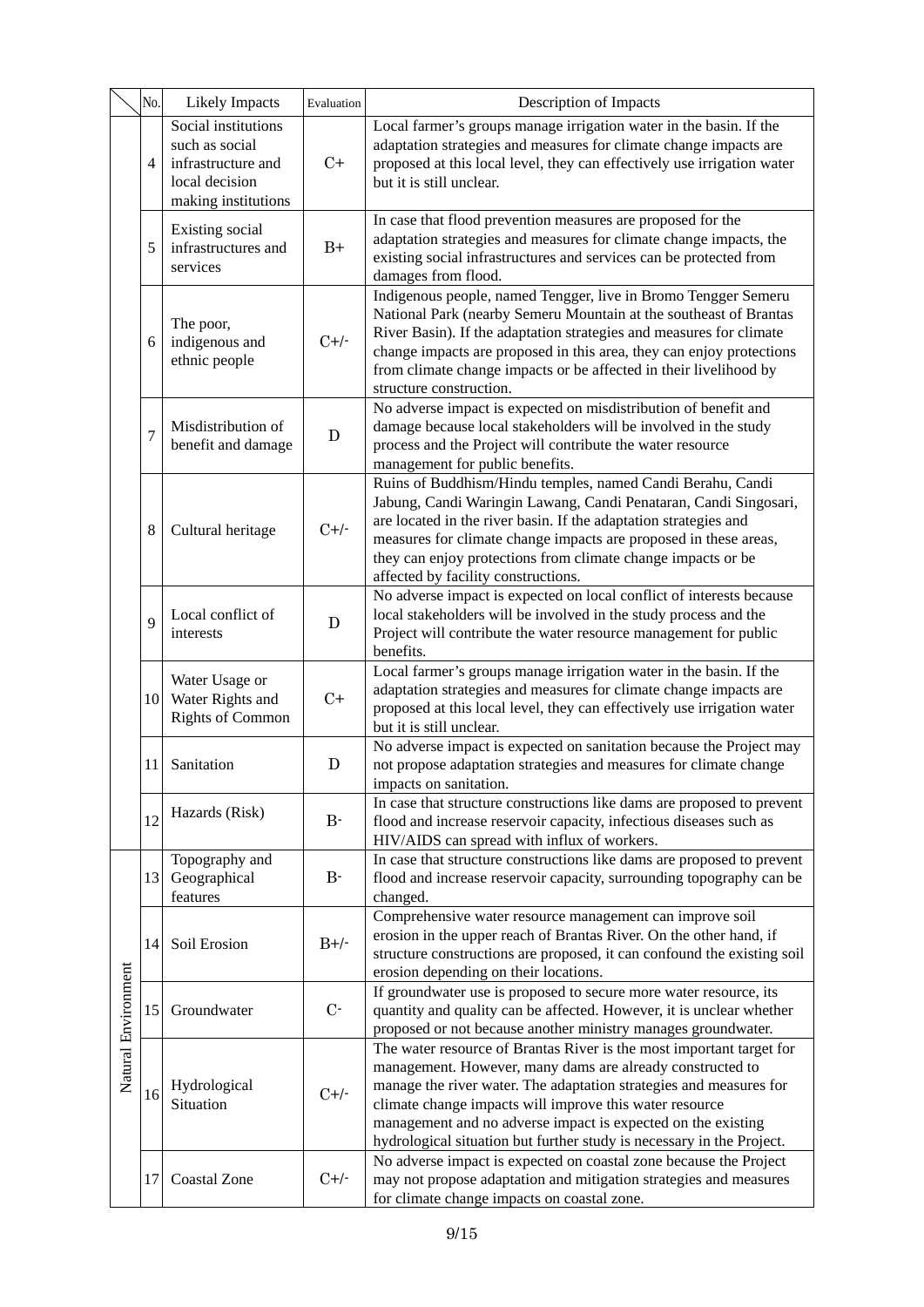|           | No. | <b>Likely Impacts</b>            | Evaluation  | Description of Impacts                                                                                                                                                                                                                                                                                                                                                                                                                                                                                                                                                                             |
|-----------|-----|----------------------------------|-------------|----------------------------------------------------------------------------------------------------------------------------------------------------------------------------------------------------------------------------------------------------------------------------------------------------------------------------------------------------------------------------------------------------------------------------------------------------------------------------------------------------------------------------------------------------------------------------------------------------|
|           | 18  | Flora, Fauna and<br>Biodiversity | $B+/$       | Protected forests including Bromo Tengger Semeru National Park are<br>located in the river basin. If the adaptation strategies and measures<br>for climate change impacts are proposed in these areas, their<br>ecosystems can be conserved from climate change impacts or be<br>affected by facility constructions depending on the locations.                                                                                                                                                                                                                                                    |
|           | 19  | Meteorology                      | D           | No adverse impact is expected on meteorology because the Project<br>will propose adaptation and mitigation strategies and measures to<br>climate change impacts.                                                                                                                                                                                                                                                                                                                                                                                                                                   |
|           | 20  | Landscape                        | $B+$        | In case that use of paddy as water reservoir and forest conservation<br>are proposed, landscape of paddy field and forest can be maintained<br>and improved.                                                                                                                                                                                                                                                                                                                                                                                                                                       |
|           | 21  | Global Warming                   | $\mathbf D$ | No adverse impact is expected on global warming because the<br>Project will propose adaptation and mitigation strategies and<br>measures for climate change impacts.                                                                                                                                                                                                                                                                                                                                                                                                                               |
|           | 22  | <b>Air Pollution</b>             | $B-$        | In case that structure constructions like dams are proposed to prevent<br>flood and increase reservoir capacity, exhaust gasses generated by<br>construction vehicles and machinery can deteriorate air quality in the<br>vicinity at least temporarily in construction phase.                                                                                                                                                                                                                                                                                                                     |
|           | 23  | <b>Water Pollution</b>           | $B+/$       | Declining quality of river water especially in the upper reach of<br>Brantas River due to municipal and industrial effluents, overuse of<br>pesticide and fertilizer for farm lands was heard from local<br>government officers. Integrated water resource management can<br>improve river water quality. Meanwhile, in case that structure<br>constructions like dams are proposed to prevent flood and increase<br>reservoir capacity, discharging water from construction sites and<br>field offices can contaminate river water in the vicinity at least<br>temporarily in construction phase. |
|           | 24  | Soil Contamination               | $B -$       | In case that structure constructions like dams are proposed to prevent<br>flood and increase reservoir capacity, oil leaked from construction<br>vehicles and machinery can contaminate soil in the vicinity at least<br>temporarily in construction phase.                                                                                                                                                                                                                                                                                                                                        |
| Pollution | 25  | Waste                            | $B -$       | In case that dredging of deposited sand is proposed to increase<br>reservoir capacity, dredged sludge can cause disposal problems.                                                                                                                                                                                                                                                                                                                                                                                                                                                                 |
|           | 26  | Noise and<br>Vibration           | $B-$        | In case that structure constructions like dams are proposed to prevent<br>flood and increase reservoir capacity, noise and vibration generated<br>by construction vehicles and machinery can affect residents living in<br>the vicinity at least temporarily in construction phase.                                                                                                                                                                                                                                                                                                                |
|           | 27  | Ground Subsidence                | $C-$        | If groundwater use is proposed to secure more water resource, the<br>over usage can cause ground subsidence. However, it is unclear<br>whether proposed or not because another ministry manages<br>groundwater.                                                                                                                                                                                                                                                                                                                                                                                    |
|           | 28  | Offensive Odor                   | $B -$       | In case that dredging of deposited sand is proposed to increase<br>reservoir capacity, dredged sludge can be source to generate<br>offensive odor.                                                                                                                                                                                                                                                                                                                                                                                                                                                 |
|           | 29  | Bottom sediment                  | $B -$       | In case that dredging or forced drainage of deposited sand are<br>proposed to increase reservoir capacity, these activities can affect<br>bottom sediment.                                                                                                                                                                                                                                                                                                                                                                                                                                         |
|           | 30  | Accidents                        | $B -$       | In case that structure constructions like dams are proposed to prevent<br>flood and increase reservoir capacity, accidents of construction<br>workers and residents living in the vicinity can be involved in<br>accidents at least temporarily in construction phase.                                                                                                                                                                                                                                                                                                                             |

Rating:

A+/-: Significant positiv e/negative impact is expected.

 $B+/-$ : Positive/negative impact is expected to some extent.

 $C+/-$ : Extent of impact is unknown (Examination is needed. Impacts may become clear as study progresses.) D: No impact is expected.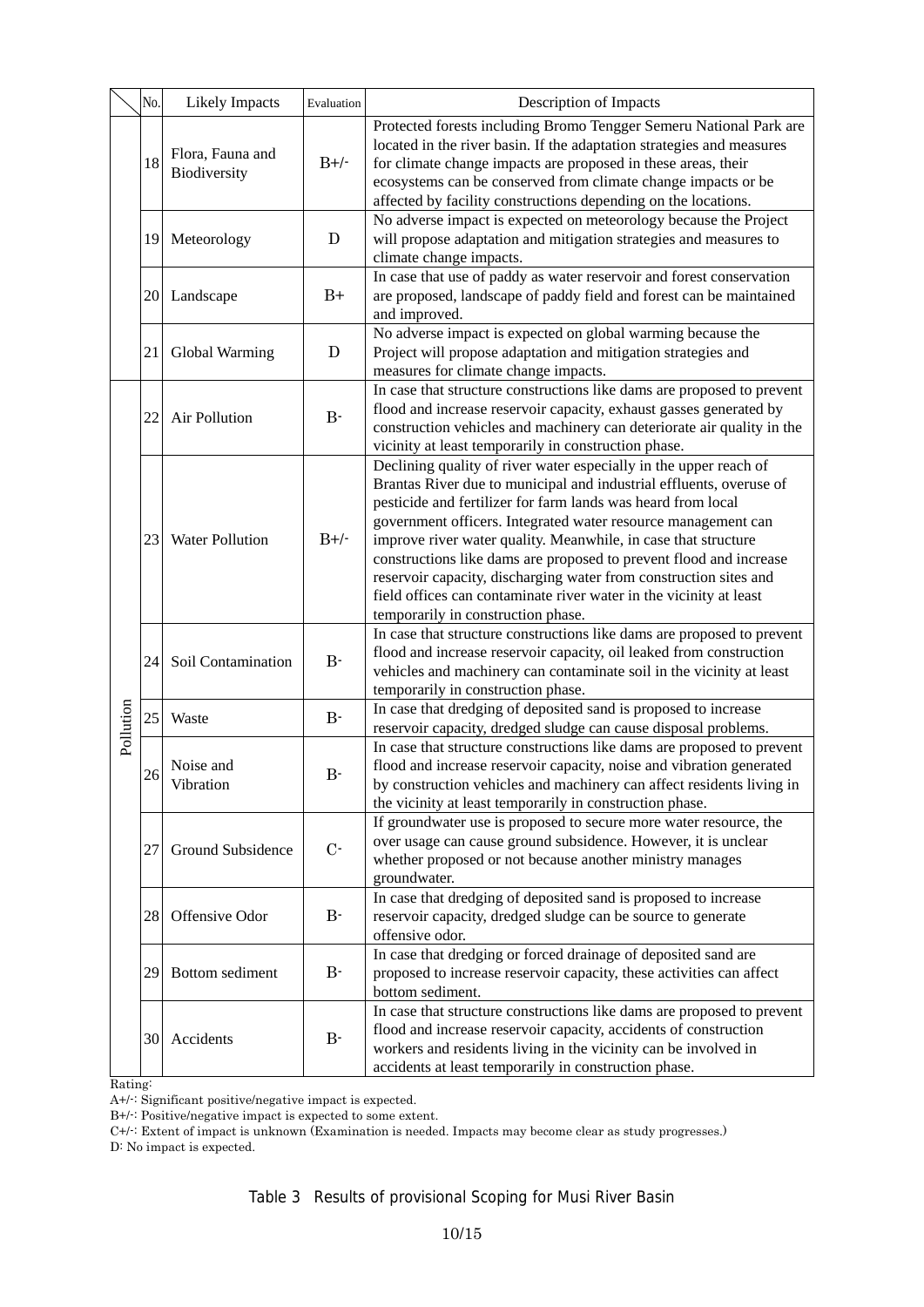|                     | No.            | <b>Likely Impacts</b>                                                                                | Evaluation  | Description of Impacts                                                                                                                                                                                                                                                                                                                                                                                                                                                                                                                     |
|---------------------|----------------|------------------------------------------------------------------------------------------------------|-------------|--------------------------------------------------------------------------------------------------------------------------------------------------------------------------------------------------------------------------------------------------------------------------------------------------------------------------------------------------------------------------------------------------------------------------------------------------------------------------------------------------------------------------------------------|
| Social Environment: | 1              | Involuntary<br>Resettlement                                                                          | $C$ -       | In case that improvement of the existing dams or new developments<br>of dams will be proposed to increase reservoir capacity, involuntary<br>resettlement could occur in some locations but it is still unclear.                                                                                                                                                                                                                                                                                                                           |
|                     | $\overline{c}$ | Local economy<br>such as<br>employment and<br>livelihood, etc.                                       | $B+/$       | In case that improvement of the existing dams or new developments<br>of dams will be proposed to increase reservoir capacity, livelihood<br>could be affected in some locations but it is still unclear.<br>However, the construction works can offer local people job<br>opportunities and stable water supply by well-managed water<br>resources can contribute development of overall local economy.                                                                                                                                    |
|                     | 3              | Land use and<br>utilization of local<br>resources                                                    | $B+$        | If land use plan and adaptation strategies and measures for climate<br>change impacts are proposed in water resource management plans,<br>local resources can be effectively used.                                                                                                                                                                                                                                                                                                                                                         |
|                     | $\overline{4}$ | Social institutions<br>such as social<br>infrastructure and<br>local decision<br>making institutions | $C+$        | Local farmer's groups manage irrigation water in the basin. If the<br>adaptation strategies and measures for climate change impacts are<br>proposed at this local level, they can effectively use irrigation water<br>but it is still unclear.                                                                                                                                                                                                                                                                                             |
|                     | 5              | Existing social<br>infrastructures and<br>services                                                   | $B+$        | In case that flood prevention measures are proposed for the<br>adaptation strategies and measures for climate change impacts, the<br>existing social infrastructures and services can be protected from<br>damages from flood.                                                                                                                                                                                                                                                                                                             |
|                     | 6              | The poor,<br>indigenous and<br>ethnic people                                                         | $B+/$       | If irrigation water is stably supplied especially for local farmers who<br>live on irrigated agriculture in the lower reach of Musi River, they<br>can be more profitable.<br>Indigenous people were not identified in this detailed planning<br>survey but further study is necessary in the Project. If the adaptation<br>strategies and measures for climate change impacts are proposed in<br>where they live, they can enjoy protections from climate change<br>impacts or be affected in their livelihood by structure construction. |
|                     | $\overline{7}$ | Misdistribution of<br>benefit and damage                                                             | $\mathbf D$ | No adverse impact is expected on misdistribution of benefit and<br>damage because local stakeholders will be involved in the study<br>process and the Project will contribute the water resource<br>management for public benefits.                                                                                                                                                                                                                                                                                                        |
|                     | $\,8\,$        | Cultural heritage                                                                                    | $C+/-$      | Specific cultural heritages were not heard from local government<br>officers but further study is necessary in the Project. If the adaptation<br>strategies and measures for climate change impacts are proposed in<br>where the heritages are located, they can enjoy protections from<br>climate change impacts or be affected by facility constructions.                                                                                                                                                                                |
|                     | 9              | Local conflict of<br>interests                                                                       | D           | No adverse impact is expected on local conflict of interests because<br>local stakeholders will be involved in the study process and the<br>Project will contribute the water resource management for public<br>benefits.                                                                                                                                                                                                                                                                                                                  |
|                     | 10             | Water Usage or<br>Water Rights and<br><b>Rights of Common</b>                                        | $C+$        | Local farmer's groups manage irrigation water in the basin. If the<br>adaptation strategies and measures for climate change impacts are<br>proposed at this local level, they can effectively use irrigation water<br>but it is still unclear.                                                                                                                                                                                                                                                                                             |
|                     | 11             | Sanitation                                                                                           | D           | No adverse impact is expected on sanitation because the Project may<br>not propose adaptation strategies and measures for climate change<br>impacts on sanitation.                                                                                                                                                                                                                                                                                                                                                                         |
|                     | 12             | Hazards (Risk)                                                                                       | $B -$       | In case that structure constructions like dams are proposed to prevent<br>flood and increase reservoir capacity, infectious diseases such as<br>HIV/AIDS can spread with influx of workers.                                                                                                                                                                                                                                                                                                                                                |
| Envir               | 13             | Topography and<br>Geographical<br>features                                                           | $B -$       | In case that structure constructions like dams are proposed to prevent<br>flood and increase reservoir capacity, surrounding topography can be<br>changed.                                                                                                                                                                                                                                                                                                                                                                                 |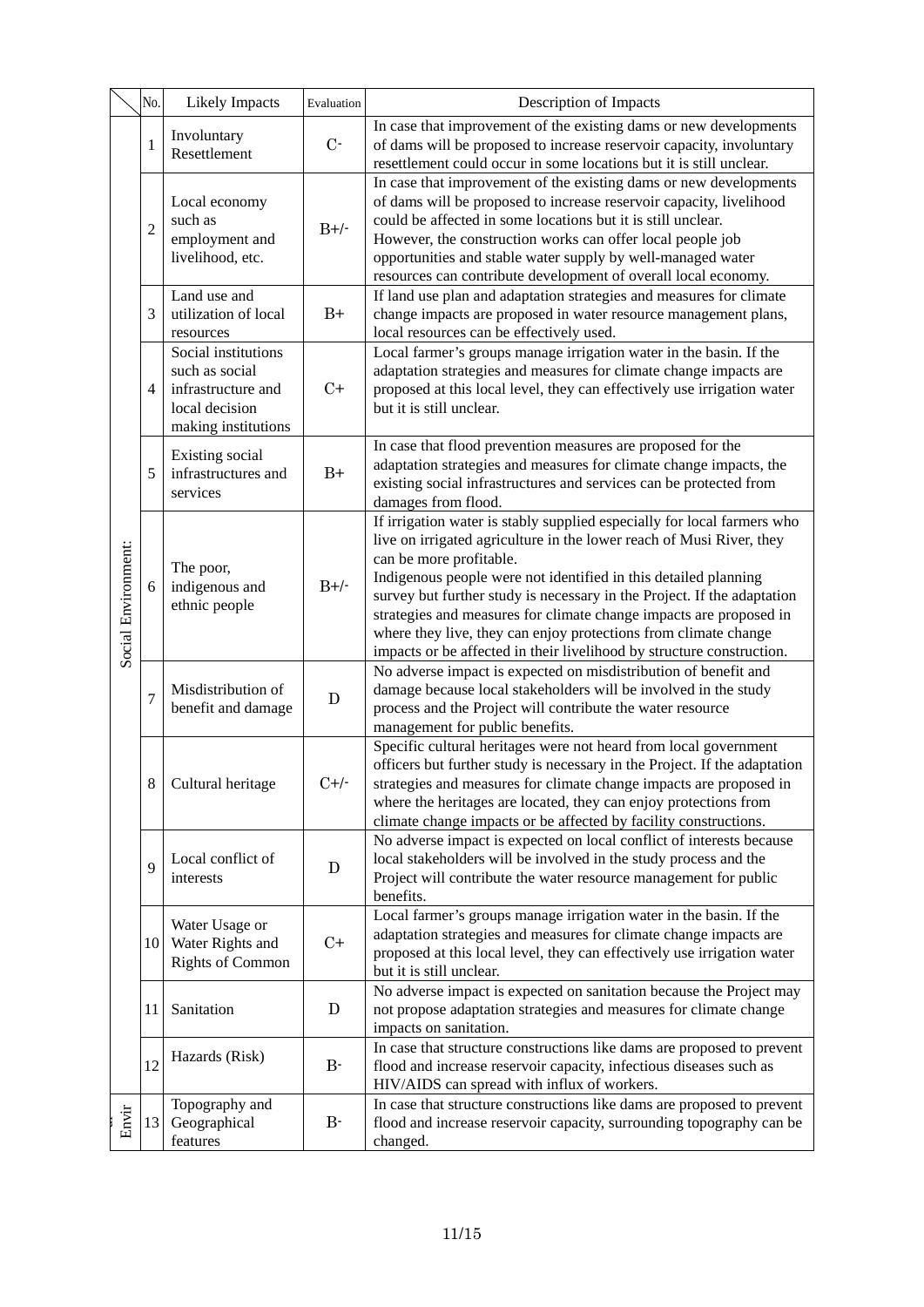|           | No. | <b>Likely Impacts</b>            | Evaluation | Description of Impacts                                                                                                                                                                                                                                                                                                                                                                                                                                                                                  |
|-----------|-----|----------------------------------|------------|---------------------------------------------------------------------------------------------------------------------------------------------------------------------------------------------------------------------------------------------------------------------------------------------------------------------------------------------------------------------------------------------------------------------------------------------------------------------------------------------------------|
|           | 14  | Soil Erosion                     | $B+/$      | Comprehensive water resource management can improve river bank<br>erosion in the upper reach of Musi River. On the other hand, if<br>structure constructions are proposed, it can confound the existing<br>river bank erosion depending on their locations.                                                                                                                                                                                                                                             |
|           | 15  | Groundwater                      | $C-$       | If groundwater use is proposed to secure more water resource, its<br>quantity and quality can be affected. However, it is unclear whether<br>proposed or not because another ministry manages groundwater.                                                                                                                                                                                                                                                                                              |
|           | 16  | Hydrological<br>Situation        | $C+/-$     | The water resource of Musi River is the most important target for<br>management. The adaptation strategies and measures for climate<br>change impacts will improve this water resource management and no<br>adverse impact is expected on the existing hydrological situation but<br>further study is necessary in the Project.                                                                                                                                                                         |
|           | 17  | <b>Coastal Zone</b>              | $C+/-$     | No adverse impact is expected on coastal zone because the Project<br>may not propose adaptation and mitigation strategies and measures<br>for climate change impacts on coastal zone.                                                                                                                                                                                                                                                                                                                   |
|           | 18  | Flora, Fauna and<br>Biodiversity | $B+/$      | Six of eight national parks in South Sumatra Province are located in<br>Musi River Basin. If the adaptation strategies and measures for<br>climate change impacts are proposed in these areas, their ecosystems<br>can be conserved from climate change impacts or be affected by<br>facility constructions depending on the locations.                                                                                                                                                                 |
|           | 19  | Meteorology                      | $C+$       | The Project would propose mitigation measures to reduce CO2<br>emission from the peat land in the lower reach of Musi River and it<br>will contribute promote measures against global warming. However,<br>it is unclear to impacts on the meteorology in the region.                                                                                                                                                                                                                                   |
|           | 20  | Landscape                        | $B+$       | In case that use of paddy as water reservoir and forest conservation<br>are proposed, landscape of paddy field and forest can be maintained<br>and improved.                                                                                                                                                                                                                                                                                                                                            |
|           | 21  | Global Warming                   | $B+$       | The Project would propose mitigation measures to reduce CO2<br>emission from the peat land in the lower reach of Musi River and it<br>will contribute promote measures against global warming.                                                                                                                                                                                                                                                                                                          |
|           | 22  | <b>Air Pollution</b>             | $B-$       | In case that structure constructions like dams are proposed to prevent<br>flood and increase reservoir capacity, exhaust gasses generated by<br>construction vehicles and machinery can deteriorate air quality in the<br>vicinity at least temporarily in construction phase.                                                                                                                                                                                                                          |
| Pollution | 23  | Water Pollution                  | $B+/$      | Declining quality of river water especially due to municipal and<br>industrial effluents was heard from local government officers.<br>Integrated water resource management can improve river water<br>quality. Meanwhile, in case that structure constructions like dams are<br>proposed to prevent flood and increase reservoir capacity,<br>discharging water from construction sites and field offices can<br>contaminate river water in the vicinity at least temporarily in<br>construction phase. |
|           | 24  | Soil Contamination               | $B-$       | In case that structure constructions like dams are proposed to prevent<br>flood and increase reservoir capacity, oil leaked from construction<br>vehicles and machinery can contaminate soil in the vicinity at least<br>temporarily in construction phase.                                                                                                                                                                                                                                             |
|           | 25  | Waste                            | D          | The Project may not propose adaptation and mitigation strategies and<br>measures for climate change impacts to generate enormous quantities<br>of waste.                                                                                                                                                                                                                                                                                                                                                |
|           | 26  | Noise and<br>Vibration           | $B -$      | In case that structure constructions like dams are proposed to prevent<br>flood and increase reservoir capacity, noise and vibration generated<br>by construction vehicles and machinery can affect residents living in<br>the vicinity at least temporarily in construction phase.                                                                                                                                                                                                                     |
|           | 27  | Ground Subsidence                | $C-$       | If groundwater use is proposed to secure more water resource, the<br>over usage can cause ground subsidence. However, it is unclear<br>whether proposed or not because another ministry manages<br>groundwater.                                                                                                                                                                                                                                                                                         |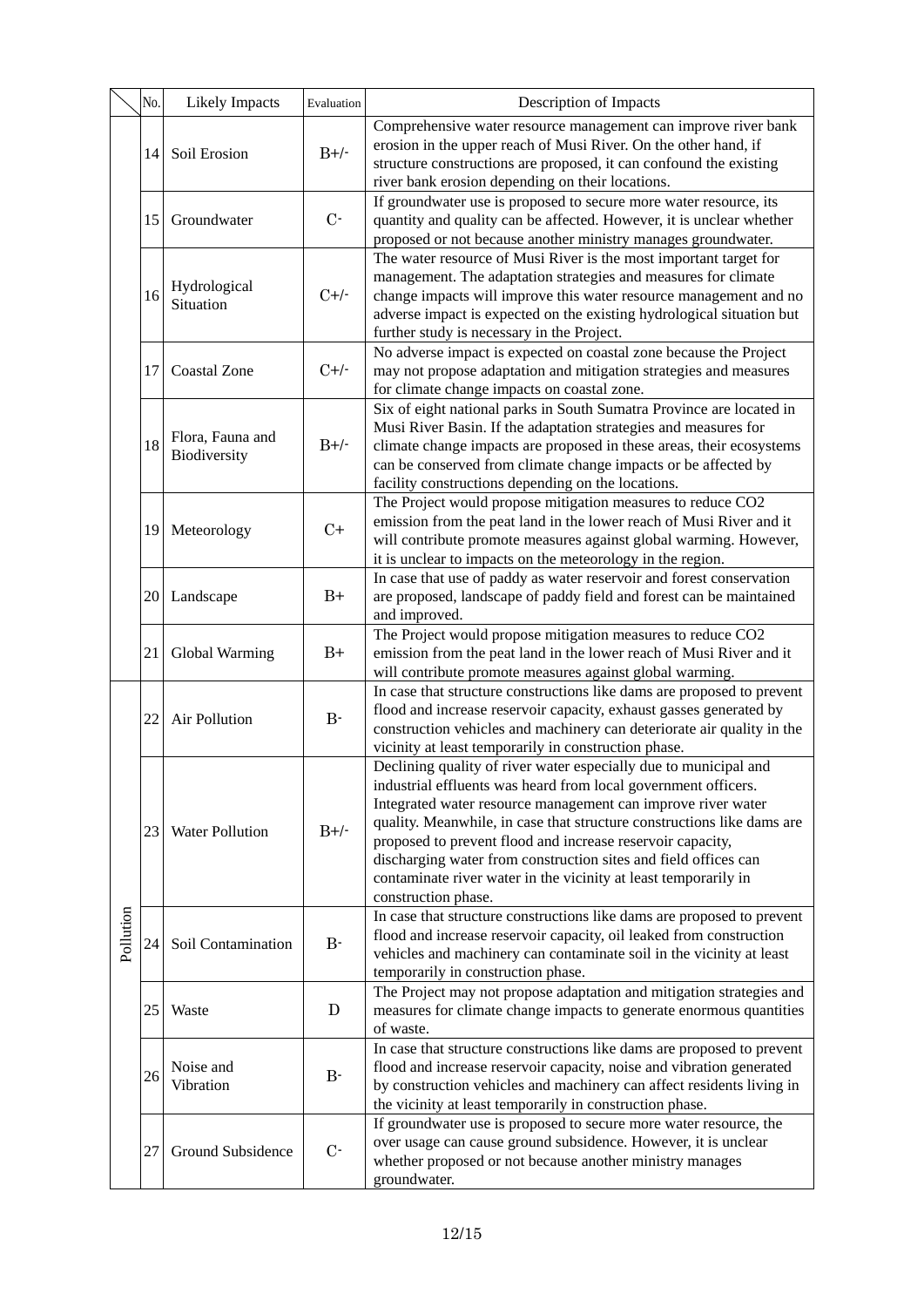|  | No. | <b>Likely Impacts</b> | Evaluation | Description of Impacts                                                                                                                                                                                                                                                 |
|--|-----|-----------------------|------------|------------------------------------------------------------------------------------------------------------------------------------------------------------------------------------------------------------------------------------------------------------------------|
|  | 281 | Offensive Odor        |            | The Project may not propose adaptation and mitigation strategies and<br>measures for climate change impacts to generate offensive odor.                                                                                                                                |
|  | 29  | Bottom sediment       | $B-$       | In case that structure constructions like dams are proposed to prevent<br>flood and increase reservoir capacity, construction activities can<br>affect bottom sediment at least temporarily in construction phase.                                                     |
|  | 30  | Accidents             | $B-$       | In case that structure constructions like dams are proposed to prevent<br>flood and increase reservoir capacity, accidents of construction<br>workers and residents living in the vicinity can be involved in<br>accidents at least temporarily in construction phase. |

Rating:

A+/-: Significant positive/negative impact is expected.

B+/-: Positive/negative impact is expected to some extent.

C+/-: Extent of impact is unknown (Examination is needed. Impacts may become clear as study progresses.)

D: No impact is expected.

### **9. Alternatives to the project activities including 'without project' option**

as freshwater resources, food security, safety of coastal or low-lying areas, eco-system, human health In Indonesia, there are growing concerns about the effects of climate change on the water cycle, such as rainfall variability and intensified flood and drought. They may affect socio-economic aspects such and sanitation, and so on. Thus, appropriate water resources management, including access to water supply and alleviation of water-related disasters, is vitally important for sustainable development of Indonesia.

Although the adaptation and mitigation strategies and measures are still unclear, in perspective of the Project background mentioned above, the Project will be highly beneficial for sustainable development in the target river basins rather than the "without project".

# **10. Result of the consultation with recipient government on environmental and social consideration including roles and responsibilities**

KLHS (SEA) although they need technical assistance. Spatial planning sections under BAPPEDA of beneficial to be involved in the implementation structure of KLHS (SEA). Therefore, the The MOE suggests that KLHS (SEA) will be implemented by responsible agencies to plan the strategies and measures. TKPSDA and BBWS of South Sumatra Province and East Java Province are consequently responsible for KLHS (SEA). JICA Study Team will support them. The MOE also suggests that the environment sections of local governments, BLH of both provinces, will manage both provinces have provisionally studied KLHS (SEA) for the provincial spatial plans. They will be implementation structure of KLHS (SEA) is proposed as follows.

- Implementing agencies: TKPSDA/BBW of South Sumatra Province and East Java Province (supported by JICA Study Team)
- Responsible environmental administration: BLH of South Sumatra Province and East Java Province (environment sections of local governments both provinces)
- Supporting agencies: MOE, Spatial planning sections under BAPPEDA of both province
- Other collaborators: universities, experts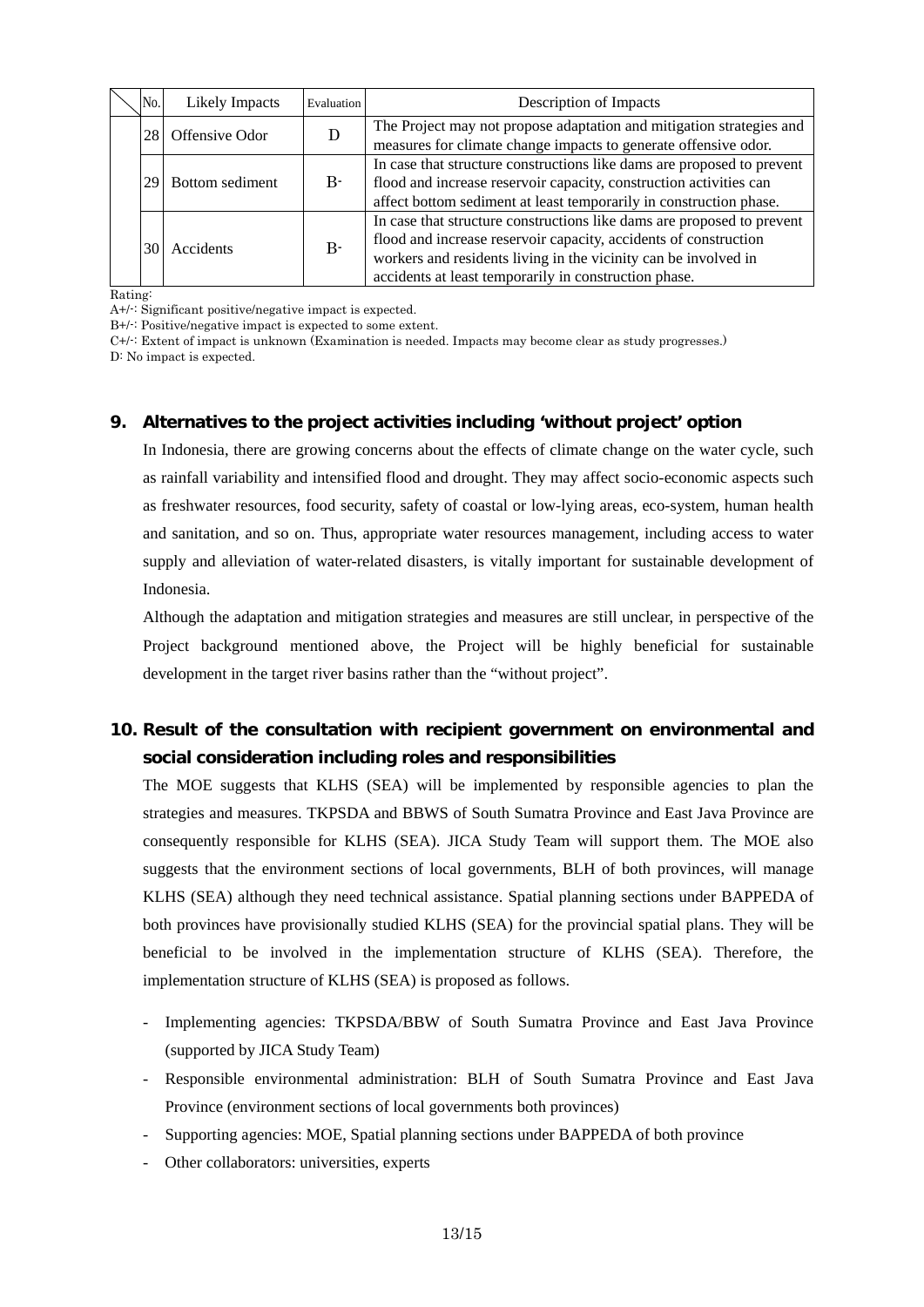### 11. Terms of reference for environmental and social considerations

KLHS (SEA) will be implemented in the Project at master plan level according to both Indonesian environmental legislations and JICA Guideline. The KLHS (SEA) will be studied at IEE level, however, its procedures and methods are discussed and decided through coordination with C/P and environmental administrations in the Project.

#### 1) Set-up of policies or strategies for SEA

The subjects of KLHS (SEA), adaptation and mitigation strategies and measures to formulate recommendations for reflecting climate change impacts on water resources management plans (POLA and RENCANA), are studied and set-up. Alternatives are proposed as strategic scenarios of adaptation and mitigation measures, or more concrete plans including locations, scales, combination of systems and facilities.

#### 2) Study of methods for SEA implementation

Methods how to implement KLHS (SEA) are studied and coordinated with MOE, BLH, DGWR based on the work item 1) through reviewing the latest guidelines and practical examples of KLHS (SEA) in Indonesia.

#### 3) Scoping for SEA

For decision-making of the adaptation and mitigation strategies and measures, items of likely impacts are studied by scoping and its evaluation methods of impacts are clarified.

#### 4) Collection of baseline data and set-up of indicators and criteria for evaluation

Environmental and social conditions will be studied in both Brantas and Musi River Basins. Information and data of socio-economy, land use, culture and nature are collected especially to set-up the indicators and criteria according to the evaluation methods for the likely impacts studied in the work item 3).

#### 5) Evaluations and study of alternatives

The impacts of alternatives including a zero-option are weighed and evaluated to decide the appropriate adaptation and mitigation strategies and measures based on the work items 3) scoping and 4) set-up indicators.

### 6) Study of mitigation measures

For the adverse impacts caused by appropriate strategies and measures decided in the work item 5), mitigation measures are studied.

#### 7) Support of stakeholder meetings

However, schedules and number of times are decided by discussion with C/P and environmental administration agencies. The stakeholders mainly consist of the members of TKPSDA and the MOE Stakeholder's meetings will be conducted and hosted by C/P because both Indonesian environmental legislations and JICA Guideline place importance on involvement of stakeholders, consultations and information disclosure in decision-making process. JICA Study Team will support them. The meetings are required especially at the phases of 3) scoping and 5) evaluations and study of alternatives.